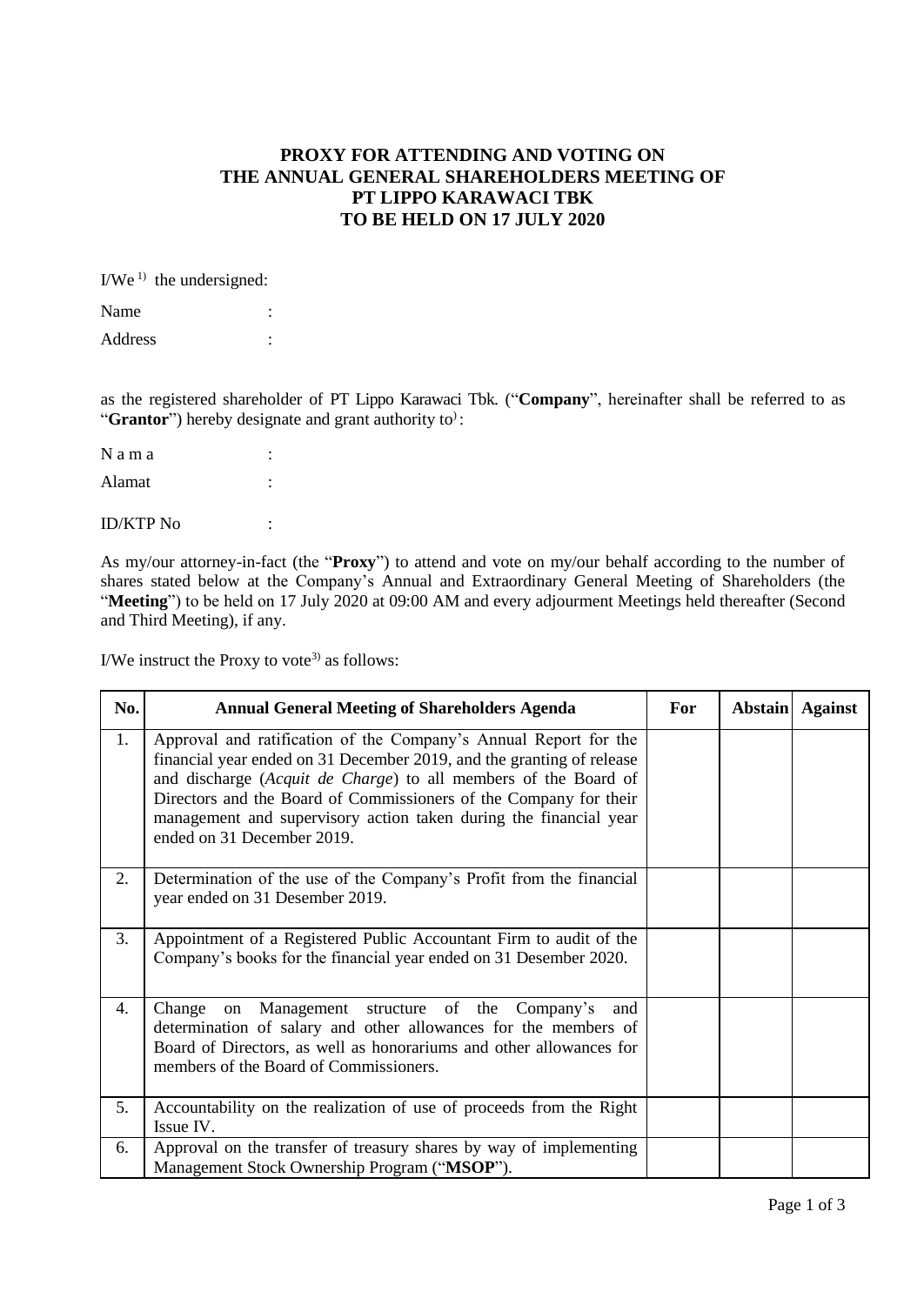This Power of Attorney shall remain valid and effective, and shall entitle the Proxy to attend and vote at any further adjournment of the Meeting of the Company to be held with respect to the above agenda, as long as [I am a / we are] registered shareholder[s] of the Company. This Power of Attorney is given with the right of substitution.

Proxy is obliged to abide by the voting instruction by the Grantor on each agenda.

**I/We hereby stated that I/We has/have read the Notification and Invitation of the Annual General Meeting of Shareholders published in the newspapers Investor Daily on 10 June 2020 and 25 June 2020.**

|  | ) shares. |
|--|-----------|

 $\overline{\phantom{a}}$  , and the contract of the contract of the contract of the contract of the contract of the contract of the contract of the contract of the contract of the contract of the contract of the contract of the contrac

Signed on ……....... 2020

**The Grantor The Proxy** 

Stamp Duty Rp 6 000,-